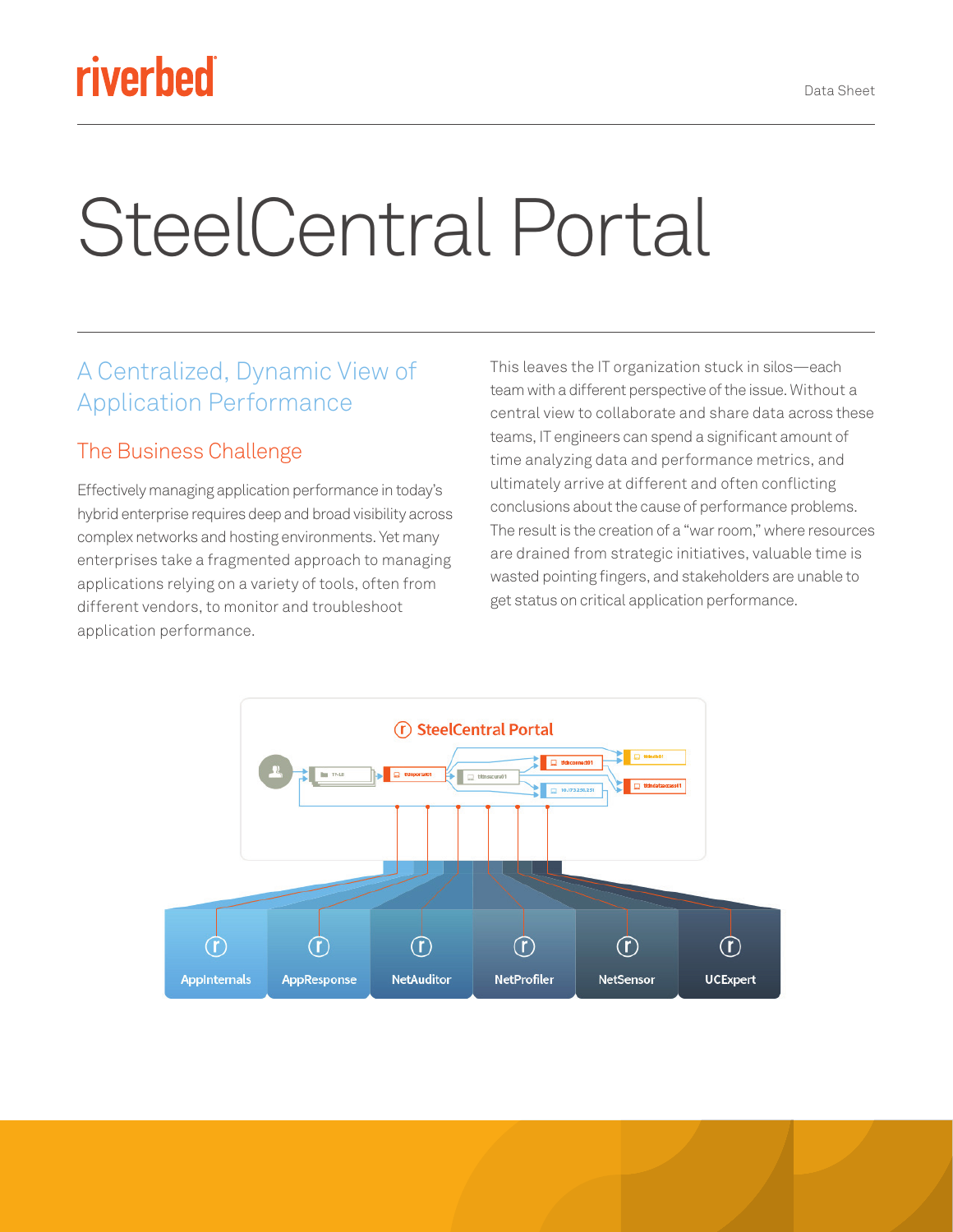#### The Riverbed Solution

Riverbed® SteelCentral™ Portal redefines how companies visualize, monitor, report, and troubleshoot application performance by combining user experience, application, and network data into a centralized, dynamic solution. This holistic view gives operational teams a single source of truth for application performance, keeping key resources focused on strategic projects—accelerating troubleshooting, and providing meaningful data for stakeholders throughout the enterprise.

The solution builds on Riverbed's strong legacy of providing end-to-end visibility across the network and application, from server to end-user. SteelCentral Portal brings visibility into and control over end-user experience, application performance, and network performance together in one easy-to-use collaborative solution.

By blending APM and NPM data from industry leading tools including SteelCentral AppInternals, AppResponse, NetAuditor, NetProfiler, NetSensor and UCExpert, only Riverbed creates a dynamic map of application performance. Different teams are able to get a complete picture of the application environment. Instead of wasting valuable time and resources assessing blame, you can rapidly diagnose and fix service issues before end-users notice.

SteelCentral Portal also makes it easier to communicate application status and performance, as well as show SLAs in a way that non-IT stakeholders can understand. Portal gives you a central way to regularly communicate the value IT is bringing to the enterprise, instead of executives only hearing from IT when there is a problem.

#### Key Benefits

#### Resolve application performance issues with actionable intelligence

SteelCentral Portal is the only IT performance management solution that can display deep user experience, application, network, infrastructure and server performance data in a central view supported by a comprehensive set of data source tools. This enables disparate IT performance management teams to efficiently use resources to more rapidly resolve operational issues that impact application performance and, over time, to proactively avoid service issues. IT organizations can arrive at a common set of metrics to collect and report on for each application, then standardize on a common view on how to present the application performance data, despite the different platforms each application may be running on, or whether the app traffic is optimized or non-optimized (based on data supplied by SteelHead).

#### Significantly reduce time for set up and reporting

SteelCentral Portal's wizard-driven application discovery reduces the time to build a monitoring and reporting framework and deliver performance reports. Rather than relying on an administrator's knowledge of the environment, the Portal's application model offers a dynamic, application infrastructure service map that includes all related components: servers involved, network hops, and data needed for delivering the applications. In addition, adaptive workflows provide guidance to available reporting metrics and "best" options depending on the connected data sources, automatically updating available views as new data sources are added.

#### Provide stakeholders throughout the enterprise with meaningful data

SteelCentral Portal offers each stakeholder a role-based home page that prioritizes the information that is most important to that user.

You can include custom dashboards and default dashboards tailored to the individual's needs. For example, e-commerce site owners can see current shopping volume for business patterns, or network managers can see relevant performance information. For each role, SteelCentral Portal provides all the needed information in a single screen, one dashboard at a time, with one-click access to the most common dashboard editing tasks.

#### Optimize performance with SteelHead Integration

With your SteelHead integrated with SteelCentral AppResponse and NetProfiler, you are able to look across your network and view both non-optimized and optimized traffic. Regardless of whether the data resides in the data center, branch, or in the cloud, Portal produces actionable performance visibility for all your mission critical applications, ultimately allowing IT to optimize with SteelHead.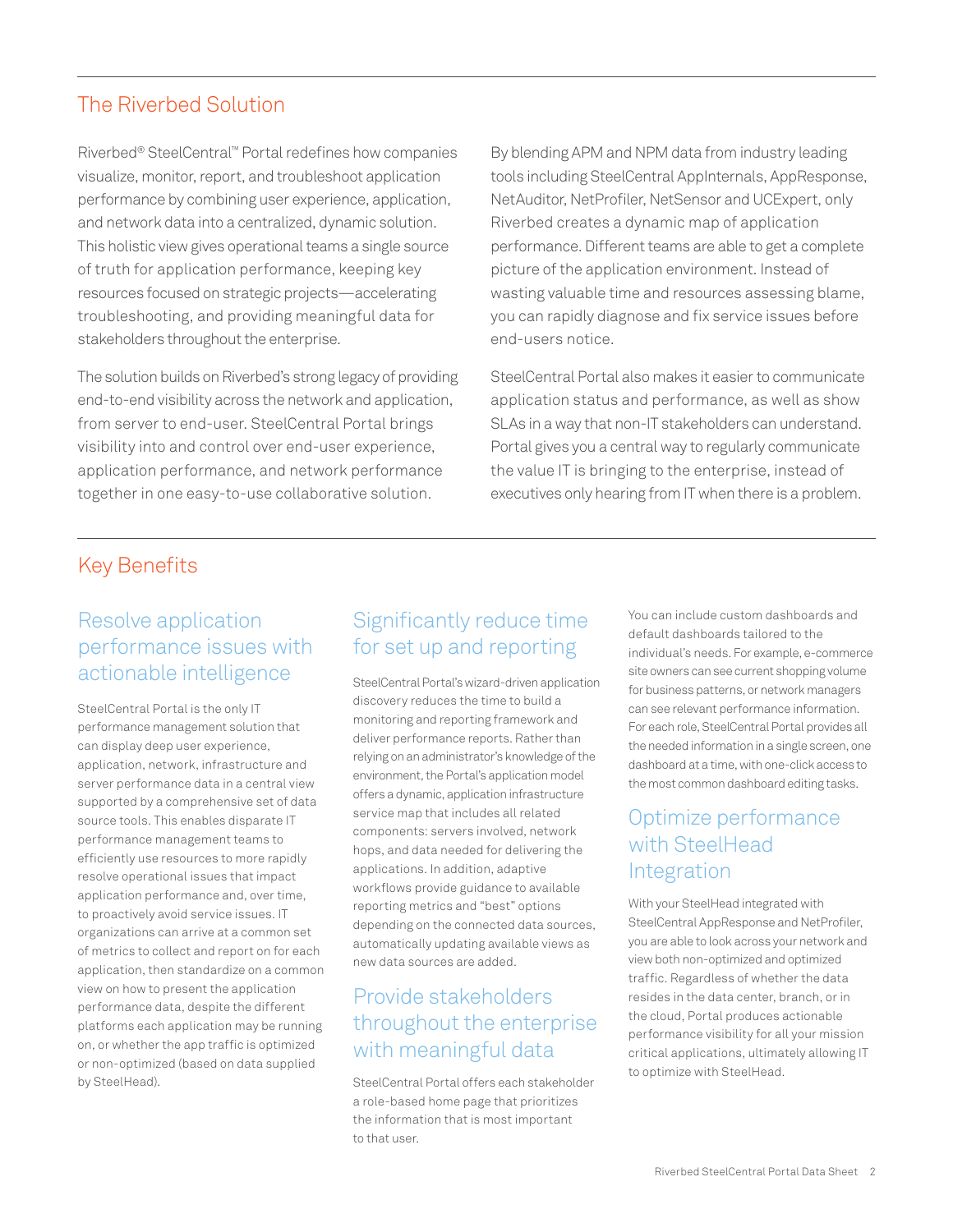#### Key Features In-Depth

#### Graphical application discovery

SteelCentral Portal's Application Discovery takes an interactive, wizard-driven process to help you discover and build a service model for your operational environment. As a result, you are able to reduce the amount of time and effort needed to develop and implement a reporting framework.

#### Data driven metric guidance

SteelCentral Portal includes powerful, out of the box workflows that assist administrators to select the "best" metrics based on available data sources. Administrators determine the information needed and Portal automatically curates different workflows based on available data sources.

#### Efficient management reporting

Portal gives you a central source of truth for application performance and supporting infrastructure. Looking at the same triage data fosters better teamwork helping you rapidly diagnose the issue's root cause. In addition, and you can readily present meaningful data to stakeholders. This enables IT organizations to arrive at a common set of metrics to collect and report on for each application, then standardize on a common view on how to present the application performance data. Collecting raw data from the other tool sets across the application model also provides flexibility in reporting, so you can answer a wide variety of performance questions as they arise, despite the different platforms each application may be running on.

#### AppNetwork path

SteelCentral Portal enables users to view the network path that an application segment traverses. This provides a unique view of the network infrastructure in addition to network performance, end-user experience, and application performance monitoring views, helping them to troubleshoot application problems more quickly.

#### Relevant stakeholder views

Portal offers each stakeholder a role-based home page that prioritizes the information that is most important to that user. You can include custom dashboards and default dashboards tailored to the individual's needs. For example, e-commerce site owners can see current shopping volume for business patterns, or network managers can see relevant performance information. For each role, Portal gives you all the information you need in a single screen, one dashboard at a time, with one-click access to the most common dashboard editing tasks.

| • SteelCentral Portal                                                    |                  |                                            |                                          |                                                                                                   |                             | erik.hille   Sign out                                 | riverbed        |
|--------------------------------------------------------------------------|------------------|--------------------------------------------|------------------------------------------|---------------------------------------------------------------------------------------------------|-----------------------------|-------------------------------------------------------|-----------------|
|                                                                          |                  | <b>STEELCENTRAL</b><br><b>HOME</b>         |                                          | <b>APPLICATIONS</b>                                                                               | <b>DASHBOARDS</b>           | <b>REPORTS</b>                                        | <b>HELP</b>     |
| Tradefast: High-Level Summary                                            |                  |                                            |                                          |                                                                                                   | Recent 15 minutes M C H & D |                                                       |                 |
| QCD<br><b>End-User Experience</b><br>Maximum Value Change from yesterday |                  |                                            | $^{\circledR}$                           | <b>Application Map</b>                                                                            |                             |                                                       |                 |
| % Pages Optimized (%)<br>Page Time (s)<br>Page View Rate (pages/min)     | O<br>6.72<br>386 | $+0.00(0%$<br>$-0.34(-5%)$<br>$-18.00(-4%$ | $\Theta$<br>$  $ , $v_{48}$<br>End Users | Distances                                                                                         | $\rightarrow$               | <b>E</b> Girlando<br>C Rimonwell<br>E @10.179.250.261 | C Entertainment |
| <b>Application Performance</b>                                           |                  | Average Value Change from yesterday        |                                          | Network Performance                                                                               |                             |                                                       |                 |
| Free Memory (%)                                                          | 97.01            | $+0.06(0%$                                 |                                          |                                                                                                   |                             | Server Response Time (Clients)                        |                 |
| Heap Consumption (MB/s)                                                  | 1.01             | $+0.01(1%)$                                |                                          | 10.173.175.100 -> 10.173.175.102 (HTTP)<br>10.173.175.100 -> 10.173.175.102 (TFDN-Portal)         |                             | 4.45 s<br>3.04 s                                      | 34<br>34        |
| Heap Size (MB)                                                           | 71.89            | $-4.49(-6%$                                |                                          | 10.173.175.102 -> 10.173.175.103 (HTTP)                                                           |                             | 4.09 <sub>5</sub>                                     | $\mathbf{f}_1$  |
|                                                                          |                  |                                            |                                          | 10.173.175.102 -> 10.173.175.103 (TFDN-Authentication)                                            |                             | 30.14 ms                                              |                 |
| Process CPU (%)                                                          | 19.13            | $-2.16(-10%)$                              |                                          | 10.173.175.102 -> 10.173.175.103 (TFDN-TradingService)                                            |                             | 5.17s                                                 | $\overline{3}$  |
| Thread Count                                                             | 58.24            | $-0.24(0%$                                 |                                          | 10.173.175.102 -> 10.173.175.104 (HTTP)                                                           |                             | 1.79 s                                                | 14              |
| Time Garbage Collecting (%)                                              | 1.28             | $-0.16(-1196)$                             |                                          | 10.173.175.102 -> 10.173.175.104 (TFDN-SecureService)<br>10.173.175.102 -> 10.173.175.106 (MSSQL) |                             | 1.44 s<br>6.34 ms                                     |                 |